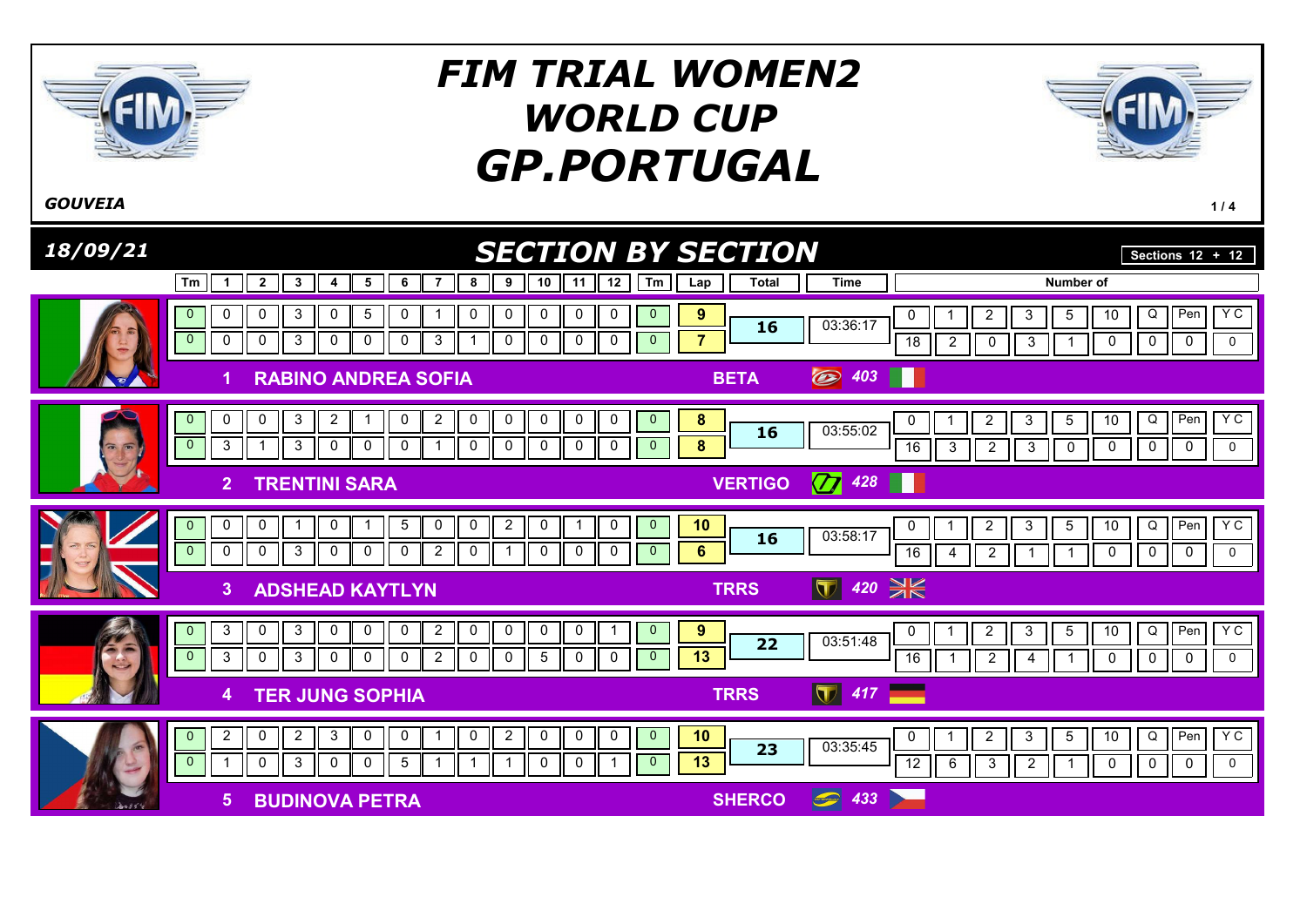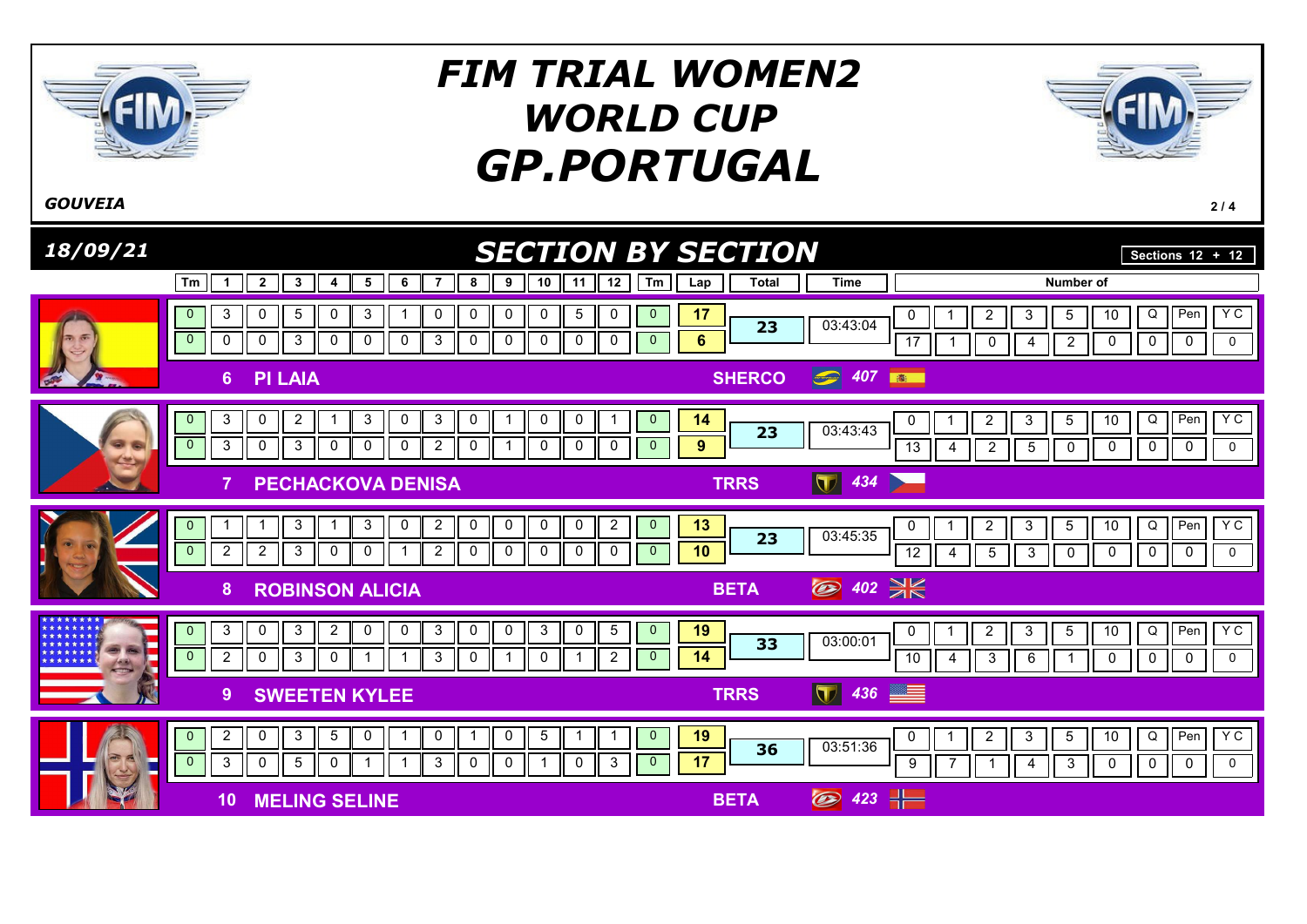

 $\overline{0}$ 

 $\overline{0}$